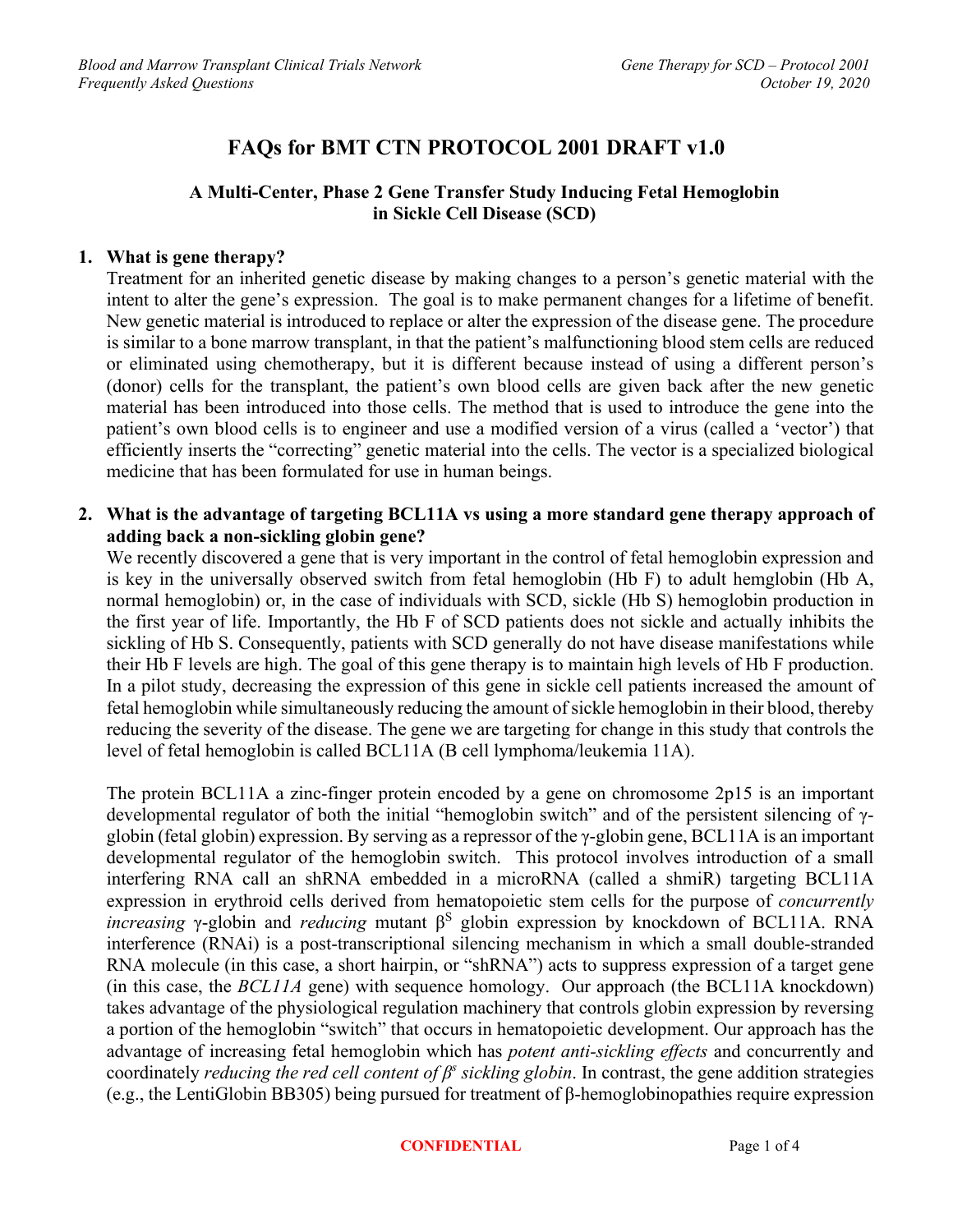of the transgene to compete with the endogenous mutant β-globin production without the explicit target of reducing the concentration of  $\beta$ <sup>s</sup> sickling globin. At a similar rate of successful gene transfer, we hypothesize that the BCL11A knockdown approach has the potential for greater clinical impact by simultaneously harnessing the anti-sickling effects of HbF and silencing the mutated β-globin.

Thus, the aim of our study is to use a lentiviral vector shRNA approach to decrease expression of the BCL11A gene. Since BCL11A is a repressor of gamma globin expression, knocking down the expression of BCL11A will de-repress gamma globin expression and thus allow increased production of Hb F. Increasing Hb F is a promising strategy for significantly alleviating the clinical manifestations of SCD.

### **3. What preliminary data support the use of BCL11A as a target for this trial?**

Preliminary data for this study are derived from animal studies (Guda et al; 2015; Brendel et al., 2016; Brendel et al., 2020) and human studies completed during a pilot and feasibility (phase 1) study. Human data have been reported in abstract form (Esrick et al. Late Breaking Abstract, ASH, 2019) and are contained in a manuscript currently under review (Esrick et al., manuscript in revision, NEJM, 2020). To summarize, these data in humans ( $N=5$ , with follow-up of 16 months (range 9-26 months) show significant induction of fetal hemoglobin (21.6-44% at latest follow-up), a near pancellular distribution of F cells (65-81%) and high Hb F content/ F cell (9.4-18.6 pg/cell). There was significant amelioration of anemia (Hb 10-11 gm/dl, unsupported) and no veno-occlusive events (VOEs) since treatment. There were no serious adverse events related to the gene therapy product.

#### **4. Why is VOE reduction a primary endpoint?**

As noted above, increasing Hb F is clearly beneficial in SCD. Hydroxyurea (HU) is successful in increasing Hb F and F cells; the average Hb F on HU is 18-24%. Higher Hb F is associated with lower mortality, less pain, and lower rates of other complications. Data from our pilot study provide evidence that a one-time gene therapy infusion with this product can produce uniformly high and sustained Hb F levels in both adults and children.

Clinically severe disease is defined as at least 4 VOEs within the preceding 24 months and fulfilling this criterion is a requirement for the study. Our definition of the primary endpoint is a complete reduction in the number of VOEs from the time of stabilization of Hb F after infusion of gene modified cells in the 18-month period from 6 - 24 months post infusion, compared to the 24-month period prior to consent. We think this is a clinically meaningful impact on the disease.

Our primary endpoint, developed with direct input from the FDA at our Type C meeting, is supported by the findings of the bluebird bio HGB-206 study (group C) reported at the 2020 European Hematology Association meeting. In that study, 13/14 patients (92.8%, with 95% CI of [66.3%, 99.8%]) had no VOEs post-infusion of gene modified cells. These preliminary observations reflect a high rate of complete reduction of severe VOE; however, a slightly lower rate would still be considered clinically important and meaningful. In addition, we considered recent outcome data for allogeneic bone marrow transplant **(***Eapen et al. Lancet Haematol 2019***)**. Among 910 sickle cell patients who received allogeneic bone marrow transplants between 2008 and 2017, event-free survival (EFS) (defined as survival without graft failure) was 85% in patients < 13 years old and 75.6% in patients 13-49 years old. Analyzed further by donor type, EFS was 90.7% in matched sibling donor (MSD) transplant recipients and 65.3% in non-

#### **CONFIDENTIAL** Page 2 of 4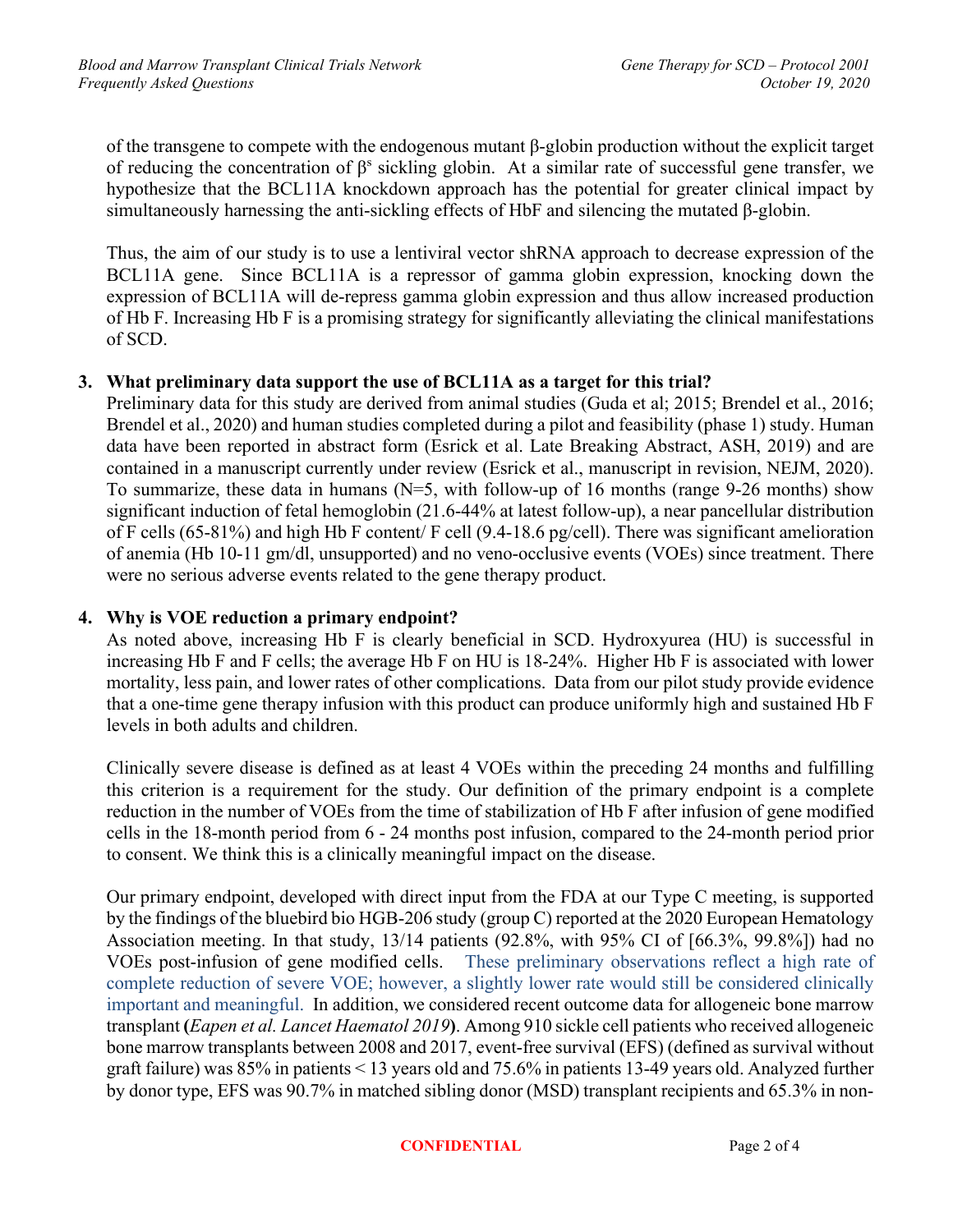MSD transplants. Based on these data, for our trial we have chosen an alternative hypothesis of 80.5% and a null hypothesis of 50% of patients with 100% reduction in VOEs.

# **5. How does Hb F mitigate the sickle cell phenotype?**

Hb F mitigates the phenotype of sickle cell disease by inhibiting deoxygenated sickle hemoglobin (Hb S) polymerization. Inhibition of polymerization of Hb S molecules occurs because a glutamine residue at position  $\frac{987}{2}$  acts to prevent lateral contact in the double strand of the sickle fiber.

### **6. What level of Hb F is needed to mitigate the sickle cell disease phenotype?**

While this number is not known with certainty, it is felt that a total Hb F concentration of at least  $\sim$ 25% is required for the number of protected cells to approach 70% to mitigate SCD severity. However, the whole blood HbF level is less predictive for phenotype correction than the distribution of fetal hemoglobin in large numbers of red cells (so-called "F-cells") and the concentration of fetal hemoglobin in these F cells (F/F cell), which are being measured as biological endpoints in study.

### **7. Why were the biological endpoints of %F, F/F cell and the number of F cells chosen?**

Hb F is unevenly distributed among red blood cells and some cells may not have sufficient concentration to inhibit Hb S polymerization. Therefore, the number of cells with detectable Hb F (F-cell) and the proportion of those F-cells that have sufficient Hb F is the most critical predictor to prevent polymerization of Hb S.

# **8. Why is plerixafor used for mobilization instead of or in addition to G-CSF and how are hematopoietic stem cells collected in this protocol?**

High CD34+ cell numbers are important to ensure a stable graft as supported by data analysis from several ongoing gene therapy trials. Previous gene therapy studies have used bone marrow harvests as a source of stem cells. However, in SCD this has been problematic with inadequate numbers of cells harvested, requiring up to four different harvests, each 8-10 weeks apart and each requiring general anesthesia. Thus, many gene therapy trials now use mobilized peripheral blood to generate adequate number of stem cells for gene transfer.

Granulocyte colony-stimulating factor (G-CSF**),** which is generally used to mobilize hematopoietic stem cells into the peripheral blood, is contraindicated in SCD because G-CSF has been reported to cause severe adverse effects in these patients. Even with doses smaller than the dose utilized for standard mobilization of hematopoietic stem cell (HSCs), G-CSF has been shown to result in vasoocclusive pain crises, severe acute chest syndrome, and in one report, massive splenomegaly and death.

Plerixafor is an agent that leads to HSC mobilization by reversibly inhibiting the binding of the chemokine stromal-derived factor 1 (SDF-1/CXCL12) to its receptor CXCR4, which is expressed on the surface of HSCs. Disruption of the SDF-1/CXCL4 interaction results in the rapid release of HSCs from the bone marrow. At Boston Children's Hospital a pilot trial was completed to assess safety as well as feasibility of procuring an adequate CD34+ cell dose in subjects with SCD. Six patients completed treatment with plerixafor, 3 at a lower dose of 180 µg/kg, and 3 at the FDA-approved dose of 240 µg/kg. All of the subjects tolerated the plerixafor and apheresis without any sickle cell-related complications of any grade, and there have been no adverse events of any kind  $\geq$  grade 3. After optimization of the apheresis procedure to allow for sickle cell related cell processing modifications, a

#### **CONFIDENTIAL** Page 3 of 4